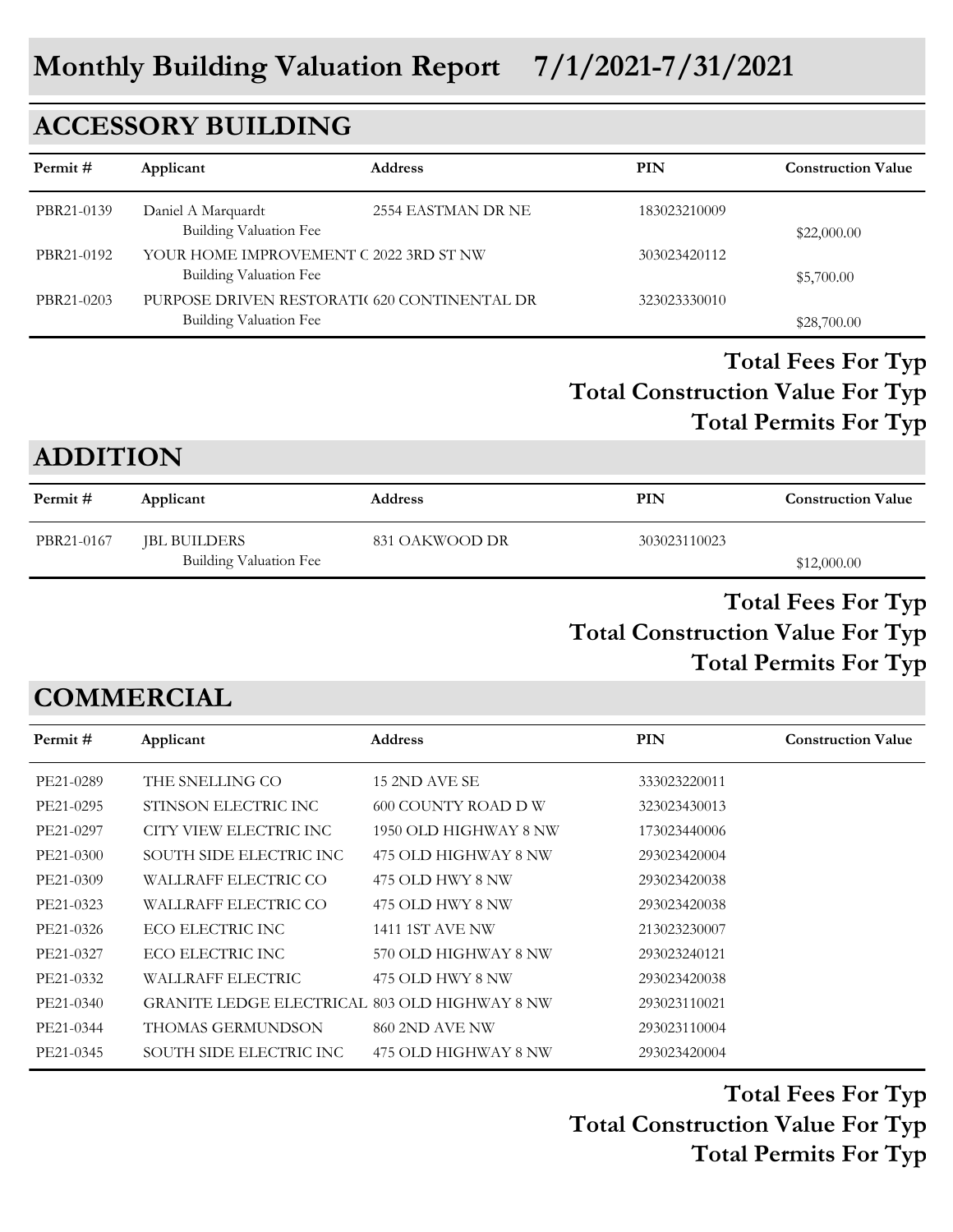# **COMMERCIAL MECHANICAL**

| Permit#   | Applicant                                     | <b>Address</b>         | PIN          | <b>Construction Value</b> |
|-----------|-----------------------------------------------|------------------------|--------------|---------------------------|
| PM21-0240 | <b>EGAN COMPANY</b>                           | 2100 SILVER LAKE RD NW | 183023310085 |                           |
| PM21-0247 | THE SNELLING CO                               | 15 2ND AVE SE          | 333023220011 |                           |
| PM21-0253 | TOTAL MECHANICAL SERVICE 2300 7TH ST NW       |                        | 303023120054 |                           |
| PM21-0264 | PERFECTION HEATING AND A 480 OLD HIGHWAY 8 NW |                        | 293023310056 |                           |
| PM21-0278 | METRO SHEET METAL, INC.                       | 475 OLD HWY 8 NW       | 293023420038 |                           |

## **Total Construction Value For Typ Total Fees For Typ Total Permits For Typ**

#### **Permit # Applicant Address PIN Construction Value** PBR21-0162 VOYAGER SIDING INC 2640 15TH ST NW 193023240032 Building Valuation Fee  $$9,000.00$ PBR21-0177 WONDIMENEH TESFAYESUS 1827 3RD ST SW 313023140067 Building Valuation Fee  $$7,000.00$ PBR21-0185 DUPONT CONSTRUCTION 538 CLEVELAND AVE SW 323023410001 Building Valuation Fee  $$29,500.00$ PBR21-0193 Kelly Kristine Clark 2199 MISSISSIPPI CIR 183023420022 Building Valuation Fee  $$5,000.00$ PBR21-0194 VOYAGER SIDING INC 552 CONTINENTAL DR 323023320008 Building Valuation Fee  $$10,000.00$ PBR21-0205 SNAP CONSTRUCTION 501 INCA LN 303023140063 Building Valuation Fee  $$18,751.16$

## **Total Construction Value For Typ Total Fees For Typ Total Permits For Typ**

# **DEMOLITION**

| Permit#           | Applicant               | <b>Address</b> | <b>PIN</b>   | <b>Construction Value</b>                                                                            |
|-------------------|-------------------------|----------------|--------------|------------------------------------------------------------------------------------------------------|
| PD21-0004         | ALL STATE COMPANIES INC | 1890 3RD ST NW | 303023410089 |                                                                                                      |
|                   |                         |                |              | <b>Total Fees For Typ</b><br><b>Total Construction Value For Typ</b><br><b>Total Permits For Typ</b> |
| <b>DRAIN TILE</b> |                         |                |              |                                                                                                      |
| Permit#           | Applicant               | <b>Address</b> | <b>PIN</b>   | <b>Construction Value</b>                                                                            |

| PB21-0239 | JESSE TREBIL FOUNDATION SY 2056 CEDAR DR | 183023120068 |
|-----------|------------------------------------------|--------------|
|           | Building Valuation Fee                   | \$8,841.00   |

# **DECK**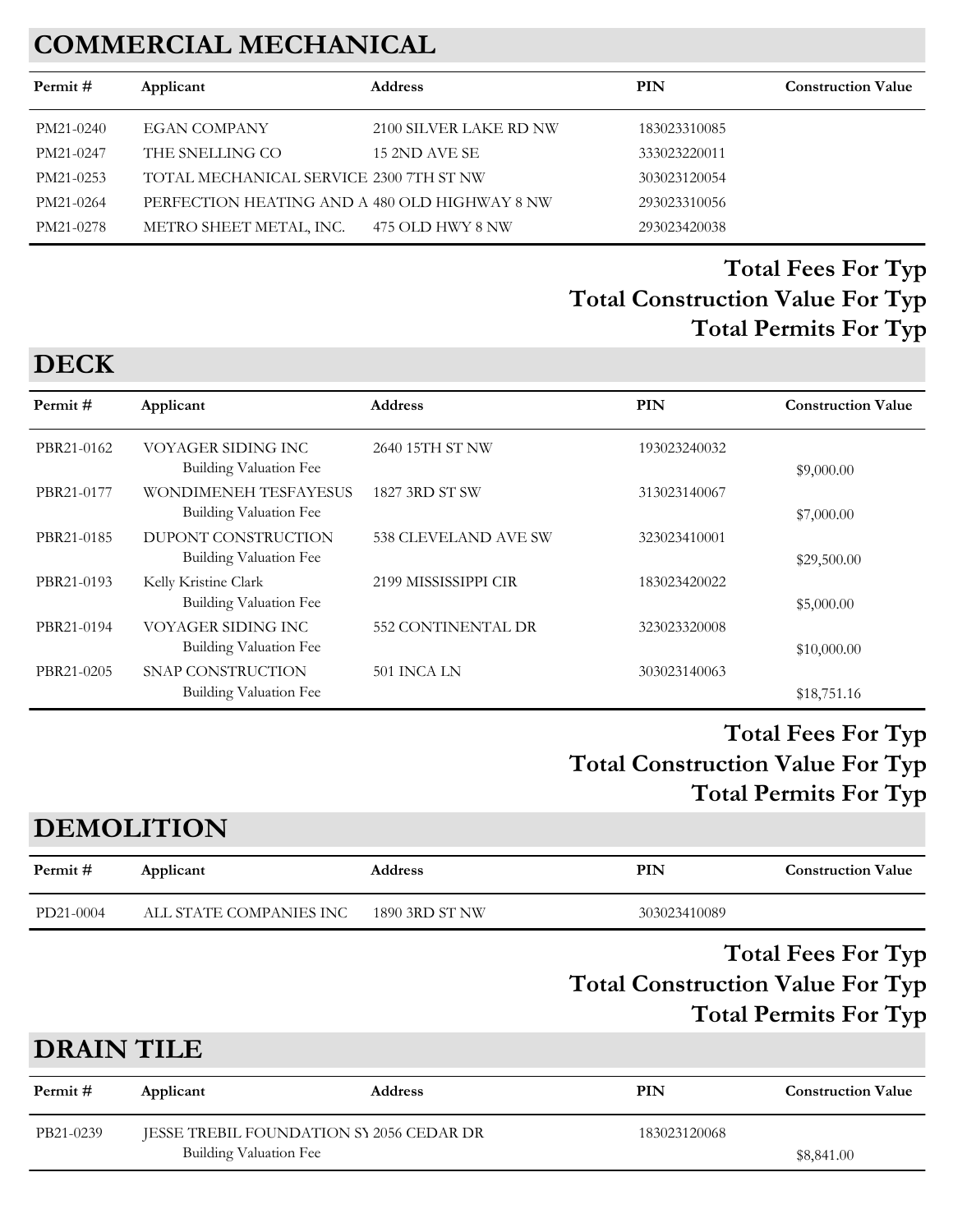## **EGRESS**

| Permit#    | Applicant                                              | <b>Address</b>  | PIN          | <b>Construction Value</b> |
|------------|--------------------------------------------------------|-----------------|--------------|---------------------------|
| PBR21-0161 | <b>MIDWEST EGRESS</b><br>Building Valuation Fee        | 1780 EMERALD DR | 303023110021 | \$1,500.00                |
| PBR21-0197 | JERUSALEM HABTAMU<br><b>Building Valuation Fee</b>     | 1831 9TH ST NW  | 303023110055 | \$4,000.00                |
| PBR21-0202 | Jeffrey Michael Zappa<br><b>Building Valuation Fee</b> | 678 11TH AVE NW | 293023240048 | \$3,000.00                |

### **Total Construction Value For Typ Total Fees For Typ Total Permits For Typ**

## **FIRE ALARM**

| Permit #  | Applicant                               | <b>Address</b> | PIN          | <b>Construction Value</b> |
|-----------|-----------------------------------------|----------------|--------------|---------------------------|
| PF21-0052 | TYCO INTEGRATED SECURITY 300 9TH AVE SW |                | 323023240010 |                           |

### **Total Construction Value For Typ Total Fees For Typ Total Permits For Typ**

## **FIRE SPRINKLER**

| Permit #  | Applicant                                            | <b>Address</b>       | <b>PIN</b>   | <b>Construction Value</b> |
|-----------|------------------------------------------------------|----------------------|--------------|---------------------------|
| PF21-0031 | FIRE SUPPRESSION SERVICES I 685 VILLAGE DR           |                      | 293023130207 |                           |
| PF21-0032 | FIRE SUPPRESSION SERVICES I 677 VILLAGE DR           |                      | 293023130209 |                           |
| PF21-0033 | FIRE SUPPRESSION SERVICES I 695 VILLAGE DR           |                      | 293023130205 |                           |
| PF21-0034 | FIRE SUPPRESSION SERVICES I 699 VILLAGE DR           |                      | 293023130204 |                           |
| PF21-0035 | FIRE SUPPRESSION SERVICES I 681 VILLAGE DR           |                      | 293023130208 |                           |
| PF21-0036 | FIRE SUPPRESSION SERVICES I 689 VILLAGE DR           |                      | 293023130206 |                           |
| PF21-0044 | FIRE SUPPRESSION SERVICES I 766 MIDTOWN LN           |                      | 293023120155 |                           |
| PF21-0045 | FIRE SUPPRESSION SERVICES I 778 MIDTOWN LN           |                      | 293023120153 |                           |
| PF21-0046 | FIRE SUPPRESSION SERVICES I 772 MIDTOWN LN           |                      | 293023120154 |                           |
| PF21-0047 | FIRE SUPPRESSION SERVICES I 784 MIDTOWN LN           |                      | 293023120152 |                           |
| PF21-0048 | FIRE SUPPRESSION SERVICES I 790 MIDTOWN LN           |                      | 293023120151 |                           |
| PF21-0049 | FIRE SUPPRESSION SERVICES I 796 MIDTOWN LN           |                      | 293023120150 |                           |
| PF21-0050 | ESCAPE FIRE PROTECTION                               | 475 OLD HIGHWAY 8 NW | 293023420004 |                           |
| PF21-0054 | <b>GENERAL SPRINKLER CORPOR 400 OLD HIGHWAY 8 NW</b> |                      | 293023310057 |                           |
| PF21-0055 | ESCAPE FIRE PROTECTION                               | 475 OLD HIGHWAY 8 NW | 293023420004 |                           |
|           |                                                      |                      |              |                           |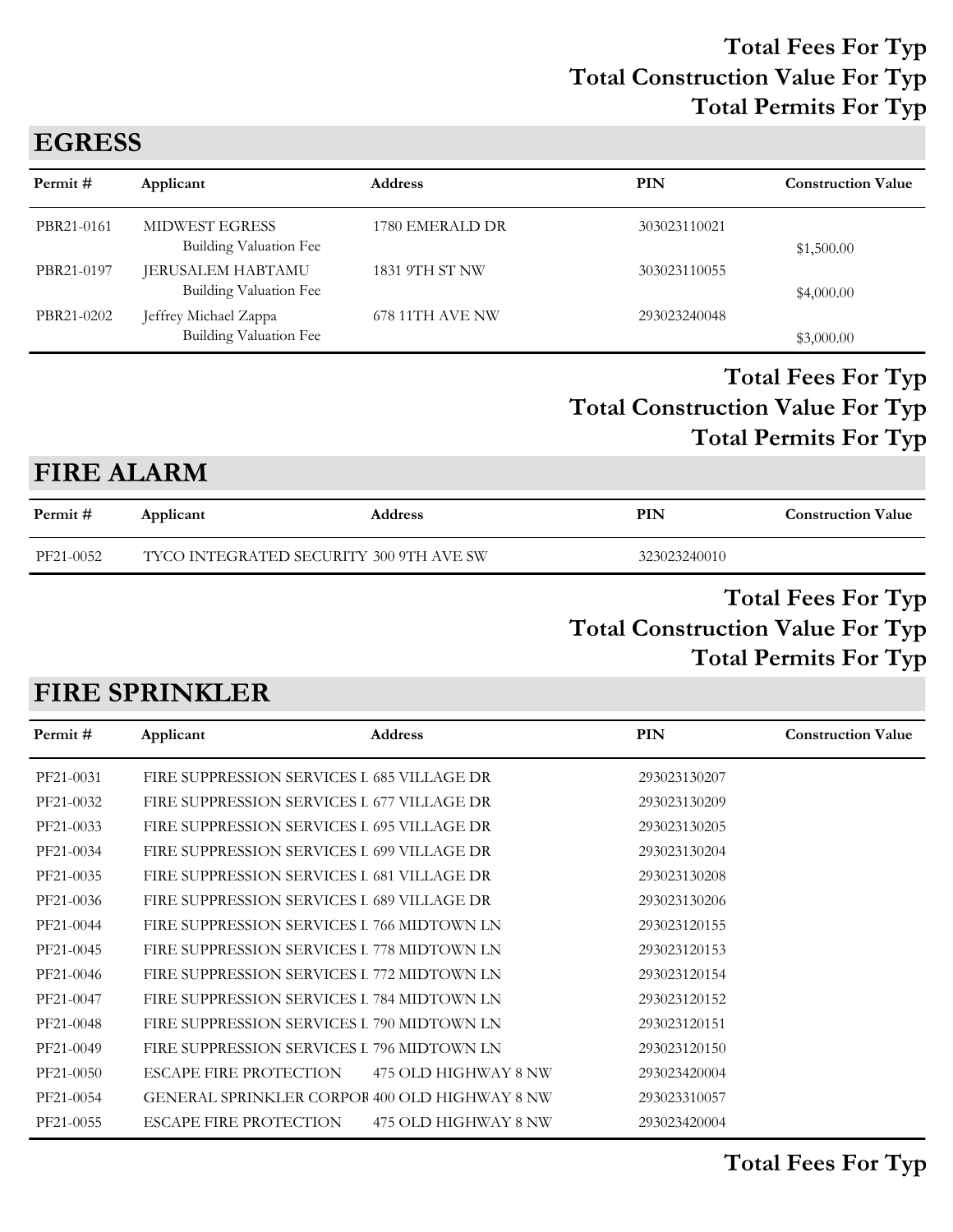## **Total Construction Value For Typ Total Permits For Typ**

# **FOUNDATION**

| Permit #   | Applicant                                                           | <b>Address</b> | PIN          | <b>Construction Value</b> |
|------------|---------------------------------------------------------------------|----------------|--------------|---------------------------|
| PBR21-0189 | DBS RESIDENTIAL SOLUTIONS 2455 MOUNDS AVE<br>Building Valuation Fee |                | 183023420059 | \$9,065.00                |
|            |                                                                     |                |              |                           |

## **Total Construction Value For Typ Total Fees For Typ Total Permits For Typ**

# **MECHANICAL**

| Permit#   | Applicant                                      | Address                | <b>PIN</b>   | <b>Construction Value</b> |
|-----------|------------------------------------------------|------------------------|--------------|---------------------------|
| PM21-0155 | ELK MECHANICAL HVAC INC 2095 LONGVIEW DR       |                        | 183023130007 |                           |
| PM21-0239 | THREE RIVERS MERCH                             | 2220 26TH AVE NW       | 183023240037 |                           |
| PM21-0242 | SCHWANTES HEATING AND Al 2356 WALNUT AVE       |                        | 183023230061 |                           |
| PM21-0243 | BONFE'S PLUMBING, HEATING 430 12TH AVE NW      |                        | 293023320006 |                           |
| PM21-0244 | FIRESIDE HEARTH AND HOME 2692 13TH TER NW      |                        | 193023310020 |                           |
| PM21-0245 | PROFESSIONAL MECHANICAL   2682 16TH ST NW      |                        | 193023210098 |                           |
| PM21-0249 | GV HEATING AND AIR                             | 1239 PECKS WOODS TURN  | 193023330131 |                           |
| PM21-0250 | <b>IDEAL AIR LLC</b>                           | 1215 POPPYSEED DR      | 173023230038 |                           |
| PM21-0251 | RAY N WELTER HEATING CO 164 WINDSOR LN         |                        | 313023120018 |                           |
| PM21-0252 | AQUARIUS WATER CONDITION 35 OAKWOOD DR         |                        | 313023110059 |                           |
| PM21-0254 | FIRESIDE HEARTH AND HOME 851 PATTON RD         |                        | 303023110082 |                           |
| PM21-0255 | PROFESSIONAL MECHANICAL 3215 RICE CREEK TER    |                        | 183023230038 |                           |
| PM21-0256 | DEANS PROFESSIONAL PLUMB 1203 HIGHVIEW DR      |                        | 193023410075 |                           |
| PM21-0257 | MICHALS HHH INC                                | <b>622 17TH AVE NW</b> | 303023140009 |                           |
| PM21-0258 | COMFORT SOLUTIONS                              | 2950 18TH ST NW        | 183023330059 |                           |
| PM21-0259 | BONFE'S PLUMBING, HEATING 1827 20TH AVE NW     |                        | 183023440060 |                           |
| PM21-0260 | RESIDENTIAL HEATING & CON 440 OLD HIGHWAY 8 SW |                        | 323023310016 |                           |
| PM21-0261 | BLUE OX HEATING & AIR LLC 2605 RICE CREEK TER  |                        | 183023240033 |                           |
| PM21-0262 | HILLIARD HEATING AND COO 3020 RICE CREEK TER   |                        | 183023230004 |                           |
| PM21-0263 | PROFESSIONAL MECHANICAL : 1119 PIKE LAKE CIR   |                        | 203023330008 |                           |
| PM21-0265 | ADVANCED HEATING AND AII 2750 LINDSEY CT       |                        | 193023340079 |                           |
| PM21-0266 | PROFESSIONAL MECHANICAL 123 WINDSOR LN         |                        | 313023120042 |                           |
| PM21-0267 | ACTION HEATING & A/C                           | 2748 16TH TER NW       | 193023210073 |                           |
| PM21-0268 | AQUARIUS WATER CONDITION 564 DRIFTWOOD RD      |                        | 303023240083 |                           |
| PM21-0269 | <b>SETH D COUENHOVEN</b>                       | 802 TORCHWOOD DR       | 303023220011 |                           |
| PM21-0270 | MCQUILLAN BROTHERS PLUMI 830 EMERALD CT        |                        | 293023220020 |                           |
| PM21-0271 | FIRESIDE HEARTH AND HOME 2695 13TH TER NW      |                        | 193023310031 |                           |
| PM21-0272 | DEANS PROFESSIONAL PLUMB 508 QUEENS GATE       |                        | 293023120097 |                           |
| PM21-0273 | AQUARIUS WATER CONDITION 250 WYNDHAM CIR W     |                        | 303023340036 |                           |
| PM21-0274 | AQUARIUS WATER CONDITION 630 1ST AVE NW        |                        | 293023140125 |                           |
| PM21-0275 | MN PLUMBING & HOME SERVI 1369 LONG LAKE RD     |                        | 203023230066 |                           |
|           |                                                |                        |              |                           |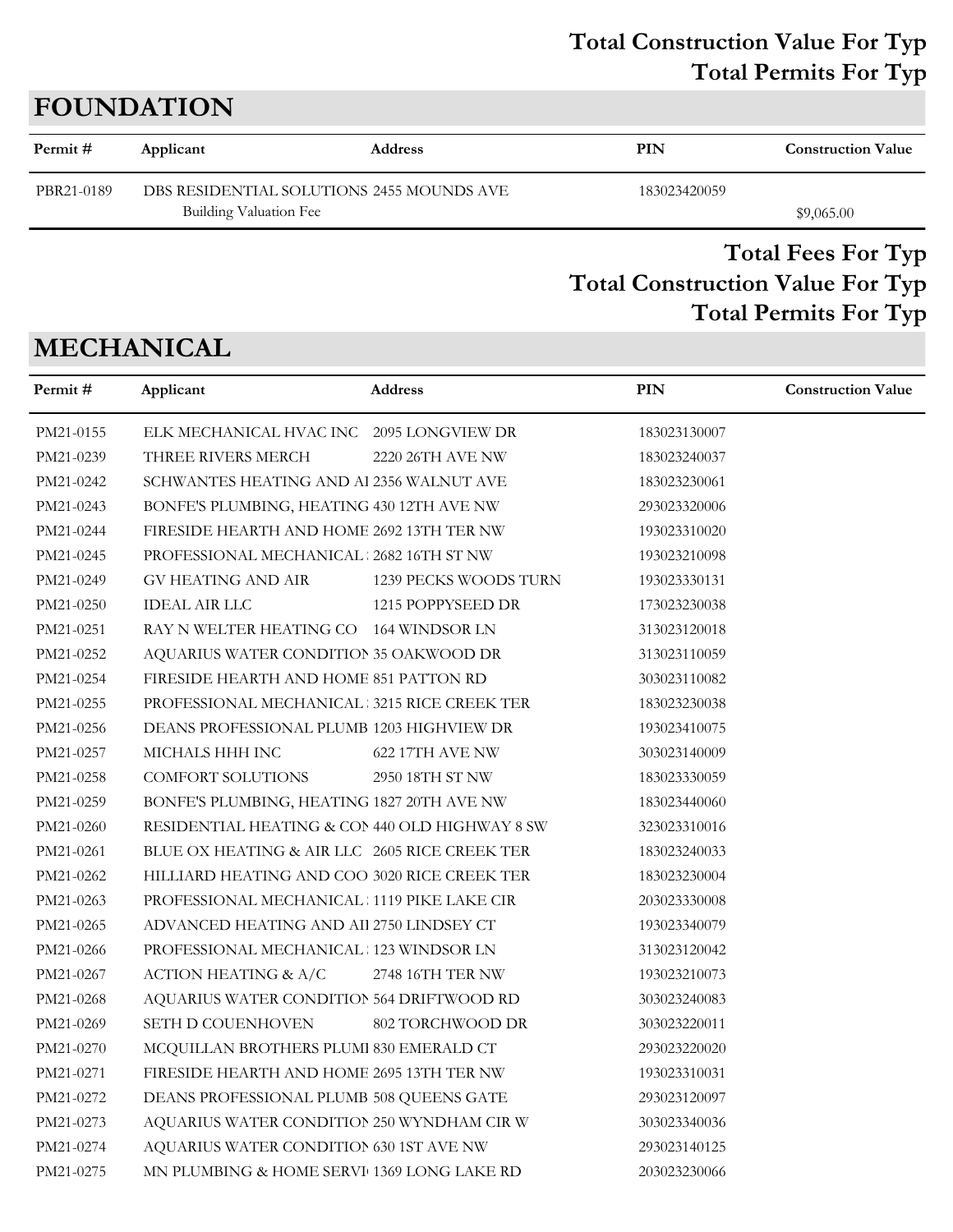| PM21-0276 | BLUE OX HEATING & AIR LLC 2063 INCA LN            |                        | 303023420030 |
|-----------|---------------------------------------------------|------------------------|--------------|
| PM21-0277 | SEDGWICK HEATING & AC CO 520 15TH AVE SW          |                        | 323023320088 |
| PM21-0279 | WESTAIR HEATING                                   | 2539 ROBIN LN          | 183023120010 |
| PM21-0280 | THE SNELLING CO                                   | 3000 TORCHWOOD DR      | 303023220003 |
| PM21-0281 | GV HEATING AND AIR                                | 1837 SIOUX BLVD        | 303023410051 |
| PM21-0282 | DEANS PROFESSIONAL PLUMB 1575 17TH ST NW          |                        | 203023220011 |
| PM21-0283 | AQUARIUS WATER CONDITION 2839 FOREST DALE RD      |                        | 303023240040 |
| PM21-0284 | SEDGWICK HEATING & AC CO 156 16TH AVE NW          |                        | 303023440010 |
| PM21-0285 | HOFFMAN REFRIGERATION AI 2202 ROCKSTONE LN # 2202 |                        | 173023230054 |
| PM21-0286 | ADAMS HEATING & COOLING 1573 29TH AVE NW          |                        | 193023240025 |
| PM21-0287 | HOME ENERGY CENTER 1275 LONG LAKE RD              |                        | 203023320061 |
| PM21-0288 | PROFESSIONAL MECHANICAL 2060 LONG LAKE RD         |                        | 183023410030 |
| PM21-0289 | MARSH HEATING AND AC                              | 2004 28TH AVE NW # 104 | 183023310073 |

**MISC**

| Permit#    | Applicant                                      | <b>Address</b>         | <b>PIN</b>   | <b>Construction Value</b> |
|------------|------------------------------------------------|------------------------|--------------|---------------------------|
| PBR21-0022 | BENJAMIN O'ROURKE AND CA 258 14TH AVE NW       |                        | 293023330022 |                           |
|            | Building Valuation Fee                         |                        |              | \$30,000.00               |
| PBR21-0062 | RACHEL L COOK                                  | 214 16TH AVE NW        | 303023440007 |                           |
|            | <b>Building Valuation Fee</b>                  |                        |              | \$2,500.00                |
| PBR21-0176 | MASSEY BERG LLC                                | 2947 INNSBRUCK DR      | 193023320038 |                           |
|            | Building Valuation Fee                         |                        |              | \$60,000.00               |
| PBR21-0186 | AMERICAN WATERWORKS                            | 1470 SILVER LAKE RD NW | 193023240074 |                           |
|            | Building Valuation Fee                         |                        |              | \$8,669.08                |
| PBR21-0188 | NICHOLAS HALVERSON                             | 1759 VALERIE LN        | 193023220038 |                           |
|            | Building Valuation Fee                         |                        |              | \$50,000.00               |
| PBR21-0196 | LAURIS VALTINSON & BRIDGE 1600 19TH TER NW     |                        | 183023440001 |                           |
|            | <b>Building Valuation Fee</b>                  |                        |              | \$500.00                  |
| PBR21-0209 | WOODEN DREAMS INC                              | 781 FOREST DALE RD     | 303023210038 |                           |
|            | <b>Building Valuation Fee</b>                  |                        |              | \$12,500.00               |
| PBR21-0211 | CREATIVE CONCRETE INC                          | 2170 BICENTENNIAL CT   | 303023440056 |                           |
|            | Building Valuation Fee                         |                        |              | \$6,500.00                |
| PF21-0051  | NARDINI FIRE EQUIPMENT CC 781 OLD HIGHWAY 8 SW |                        | 323023340023 |                           |
|            |                                                |                        |              |                           |

## **Total Construction Value For Typ Total Fees For Typ Total Permits For Typ**

# **MISC BUILDING**

| Permit #  | Applicant                                           | <b>Address</b>   | PIN          | <b>Construction Value</b> |
|-----------|-----------------------------------------------------|------------------|--------------|---------------------------|
| PB21-0229 | KITCHENS BY DESIGN<br><b>Building Valuation Fee</b> | 1321 29TH AVE NW | 193023310038 | \$4,200.00                |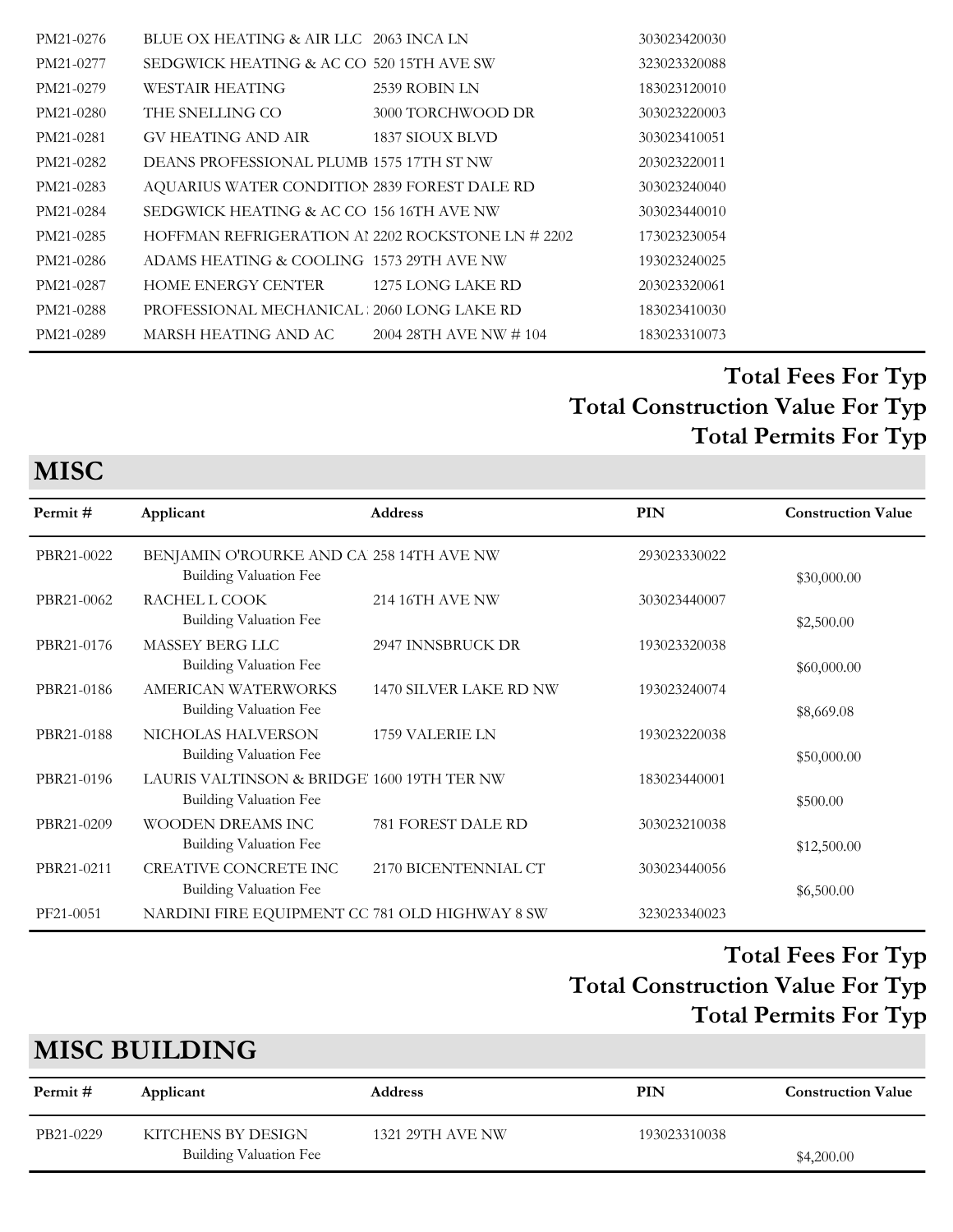| <b>Miscellaneous</b> |
|----------------------|
|----------------------|

| Permit#   | Applicant                              | <b>Address</b> | PIN          | <b>Construction Value</b> |
|-----------|----------------------------------------|----------------|--------------|---------------------------|
| PP20-0260 | MN PLUMBING & HOME SERVI 10 WINDSOR CT |                | 313023120369 |                           |

#### **Total Construction Value For Typ Total Fees For Typ Total Permits For Typ**

## **MISCELLANEOUS**

| Permit#    | Applicant                                                                 | <b>Address</b>           | PIN          | <b>Construction Value</b> |
|------------|---------------------------------------------------------------------------|--------------------------|--------------|---------------------------|
| PBR21-0174 | DORAN SPECIAL PROJECTS<br>Building Valuation Fee                          | 475 OLD HWY 8 NW         | 293023420038 | \$175,000.00              |
| PBR21-0180 | INNOVATIVE CUSTOM EXTERI 1600 SILVER LAKE RD NW<br>Building Valuation Fee |                          | 193023210101 | \$52,000.00               |
| PBR21-0183 | ARKO RESTORATION<br>Building Valuation Fee                                | 1900 RUSH LAKE TRL # 214 | 173023440048 | \$10,745.05               |
| PBR21-0216 | SALEM COVENANT CHURCH<br>Building Valuation Fee                           | 2655 5TH ST NW           | 303023310001 | \$108,000.00              |
| PP21-0178  | BLAYLOCK PLUMBING CO                                                      | 475 OLD HIGHWAY 8 NW     | 293023420004 |                           |

## **Total Construction Value For Typ Total Fees For Typ Total Permits For Typ**

# **NEW RESIDENTIAL**

| Permit #   | Applicant                     | <b>Address</b> | PIN        | <b>Construction Value</b> |
|------------|-------------------------------|----------------|------------|---------------------------|
| PBR21-0200 | <b>WOODLUND HOMES</b>         | 1080 PIPER DR  | 1363M36900 |                           |
|            | <b>BUILDING VALUATION FEE</b> |                |            | \$8.00                    |

## **Total Construction Value For Typ Total Fees For Typ Total Permits For Typ**

**OFP**

| Permit #    | Applicant                              | <b>Address</b> | PIN          | <b>Construction Value</b> |
|-------------|----------------------------------------|----------------|--------------|---------------------------|
| POFP21-0034 | EHF NEW BRIGHTON RE LLC 825 1ST AVE NW |                | 283023220002 |                           |
|             | POFP21-0037 JUSTIN DAVIS               | 1532 2ND ST SW | 323023220096 |                           |

**Total Construction Value For Typ Total Fees For Typ**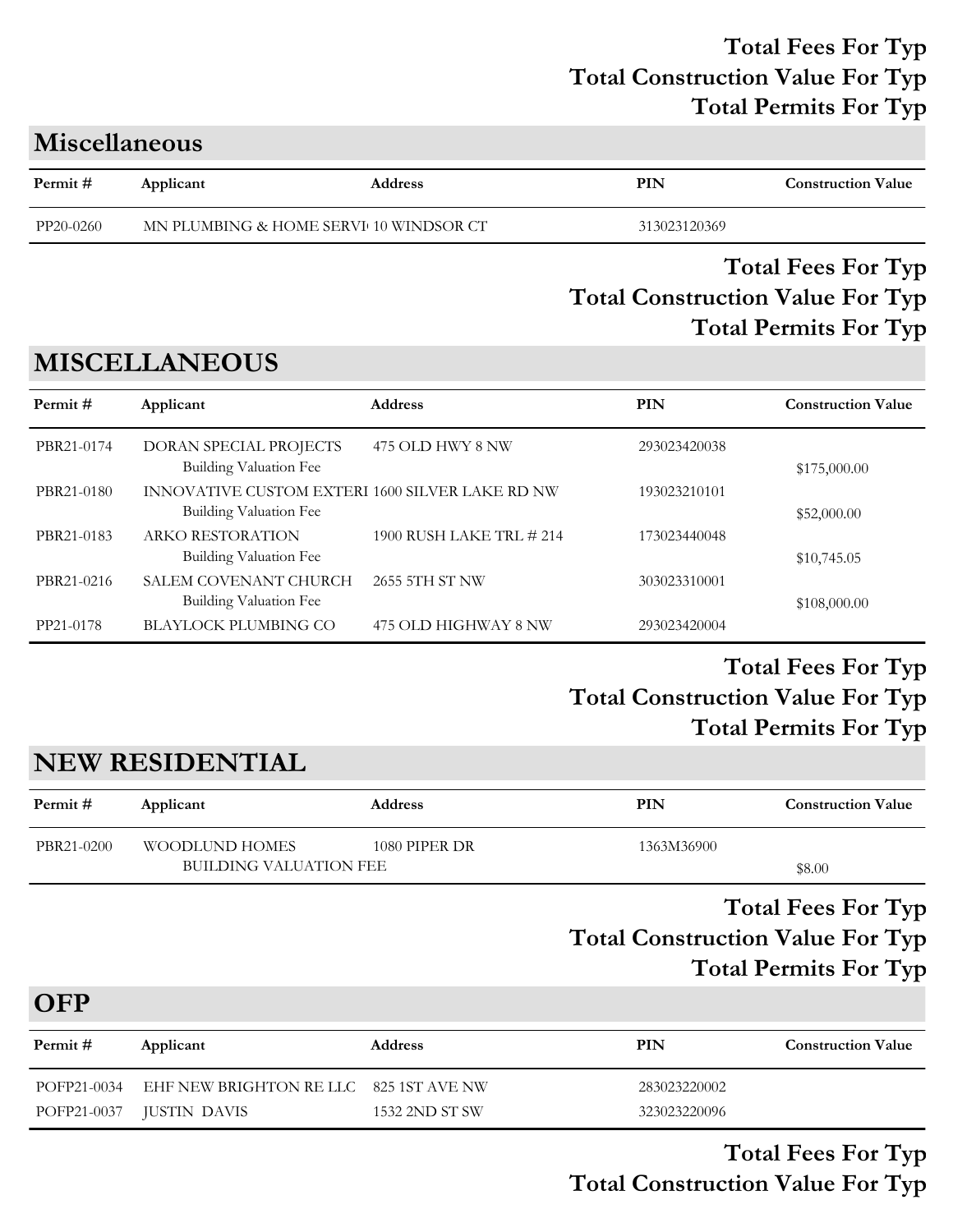#### **Total Permits For Typ**

## **PLUMBING**

| Permit#   |                                         |                       | <b>PIN</b>   | <b>Construction Value</b> |
|-----------|-----------------------------------------|-----------------------|--------------|---------------------------|
|           | Applicant                               | <b>Address</b>        |              |                           |
| PP21-0177 | LODDERY PLUMBING                        | 2370 PLEASANT VIEW DR | 183023230033 |                           |
| PP21-0180 | ADVANCED PIPING LLC                     | 1374 26TH AVE NW      | 193023310078 |                           |
| PP21-0181 | POLAR PLUMBING                          | 1321 29TH AVE NW      | 193023310038 |                           |
| PP21-0183 | CHRIS BURKHARDT PLUMBING 678 3RD AVE NW |                       | 293023140035 |                           |
| PP21-0193 | <b>CTGROUP</b>                          | 860 6TH ST SW         | 323023310089 |                           |
|           |                                         |                       |              |                           |

## **Total Construction Value For Typ Total Fees For Typ Total Permits For Typ**

## **Remodel/Addition**

| MN PLUMBING & HOME SERVI 603 DRIFTWOOD CT<br>PP20-0090<br>303023240024 | Permit # | Applicant | <b>Address</b> | PIN | <b>Construction Value</b> |
|------------------------------------------------------------------------|----------|-----------|----------------|-----|---------------------------|
|                                                                        |          |           |                |     |                           |

### **Total Construction Value For Typ Total Fees For Typ Total Permits For Typ**

## **RESIDENTIAL**

| Permit#   | Applicant                                 | <b>Address</b>                                   | PIN          | <b>Construction Value</b> |
|-----------|-------------------------------------------|--------------------------------------------------|--------------|---------------------------|
| PE21-0125 | CROSSTOWN ELECTRIC LLC                    | 851 PATTON RD                                    | 303023110082 |                           |
| PE21-0194 | PHASE ELECTRIC                            | <b>695 VILLAGE DR</b>                            | 293023130205 |                           |
| PE21-0198 | PHASE ELECTRIC                            | <b>699 VILLAGE DR</b>                            | 293023130204 |                           |
| PE21-0247 | SPARK ELECTRIC                            | 1420 15TH ST NW                                  | 203023230048 |                           |
| PE21-0279 | SPARK ELECTRIC                            | 1960 18TH ST NW                                  | 183023440065 |                           |
| PE21-0288 | <b>BAKKEN ELECTRIC</b>                    | 2910 13TH TER NW                                 | 193023310013 |                           |
| PE21-0290 | K & M ELECTRIC INC                        | 1866 TIOGA BLVD                                  | 303023410061 |                           |
| PE21-0291 | SUBURBAN ELECTRIC                         | 3074 INNSBRUCK DR                                | 193023320015 |                           |
| PE21-0292 | RANDY'S ELECTRIC                          | 53 WINDSOR CT                                    | 313023120091 |                           |
| PE21-0293 | <b>GV HEATING AND AIR</b>                 | 1239 PECKS WOODS TURN                            | 193023330131 |                           |
| PE21-0294 | ELECTRIC CITY CORPORATION 220 16TH AVE NW |                                                  | 303023440006 |                           |
| PE21-0296 | RUSS ORSON ELECTRIC INC                   | 1648 SIOUX BLVD                                  | 303023410043 |                           |
| PE21-0298 |                                           | JOHNSON'S THRIFTWAY ELECT 261 WEXFORD HEIGHTS DR | 303023340026 |                           |
| PE21-0299 | LUMBERJACK ELECTRIC                       | 2527 ORIOLE LN                                   | 183023110024 |                           |
| PE21-0301 | J & K Electrical                          | 846 REDWOOD LN                                   | 303023210022 |                           |
| PE21-0302 | <b>EAGER ELECTRIC</b>                     | 1374 26TH AVE NW                                 | 193023310078 |                           |
| PE21-0303 | LIVE WIRE ELECTRIC SERVICE 831 OAKWOOD DR |                                                  | 303023110023 |                           |
| PE21-0304 | NORSKE ELECTRIC INC                       | 3020 RICE CREEK TER                              | 183023230004 |                           |
| PE21-0305 | <b>SPARK ELECTRIC</b>                     | 2750 LINDSEY CT                                  | 193023340079 |                           |
| PE21-0306 | SETH D COUENHOVEN                         | 802 TORCHWOOD DR                                 | 303023220011 |                           |
|           |                                           |                                                  |              |                           |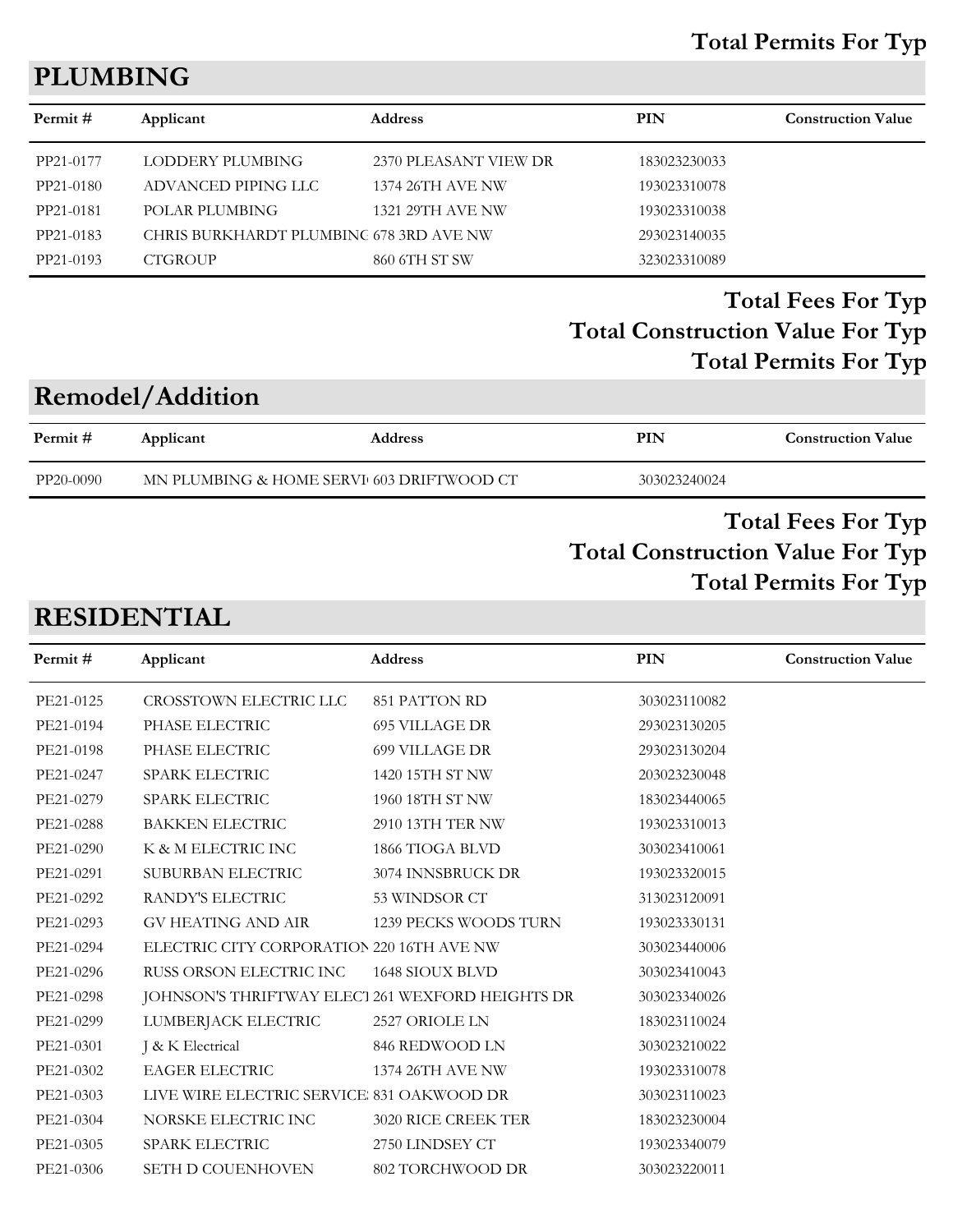| PE21-0308 | DEANS PROFESSIONAL PLUMB 1203 HIGHVIEW DR |                              | 193023410075 |
|-----------|-------------------------------------------|------------------------------|--------------|
| PE21-0310 | MJ ELECTRIC MN INC                        | 216 14TH AVE NW              | 293023330025 |
| PE21-0314 | EDMUND C ANDERSON                         | 684 2ND AVE NW               | 293023140015 |
| PE21-0315 | GENUINE ELECTRIC LLC                      | 1321 29TH AVE NW             | 193023310038 |
| PE21-0317 | THOR ELECTRICAL                           | 1420 15TH ST NW              | 203023230048 |
| PE21-0318 | NORDEAST ELECTRIC INC                     | 2056 CEDAR DR                | 183023120068 |
| PE21-0319 | Tiffany J White                           | 1648 SIOUX BLVD              | 303023410043 |
| PE21-0320 | TILLGES ELECTRIC                          | 150 12TH AVE NW              | 293023330080 |
| PE21-0321 | <b>SHORTSTOP ELECTRIC</b>                 | 2190 SILVER LN               | 313023140134 |
| PE21-0322 | DEANS PROFESSIONAL PLUMB 508 QUEENS GATE  |                              | 293023120097 |
| PE21-0324 | PHASE ELECTRIC                            | 691 SEARLES ST               | 203023130049 |
| PE21-0325 | WILLIAMS ELECTRIC                         | 1702 19TH AVE NW             | 193023110054 |
| PE21-0328 | HARRISON ELECTRIC INC                     | 145 13TH AVE SW              | 323023220076 |
| PE21-0329 | GV HEATING AND AIR                        | 1837 SIOUX BLVD              | 303023410051 |
| PE21-0330 | R & D ELECTRIC                            | <b>610 KNIGHTS BRIDGE RD</b> | 203023430062 |
| PE21-0331 | DEANS PROFESSIONAL PLUMB 1575 17TH ST NW  |                              | 203023220011 |
| PE21-0334 | POWERHOUSE ELECTRIC                       | 520 15TH AVE SW              | 323023320088 |
| PE21-0335 | NORDEAST ELECTRIC INC                     | 2301 7TH ST NW               | 303023130088 |
| PE21-0336 | HARRISON ELECTRIC INC                     | 701 RIVIERA DR               | 323023330081 |
| PE21-0337 | EDISON ELECTRIC LLC                       | 1532 2ND ST SW               | 323023220096 |
| PE21-0338 | HOME ENERGY CENTER                        | 1275 LONG LAKE RD            | 203023320061 |
| PE21-0339 | POWERFULLY GREEN LLC                      | 1176 LONG LAKE RD            | 203023330002 |
| PE21-0341 | ANNA KEMPTAR                              | 2163 INCA LN                 | 303023420034 |
| PE21-0343 | SIGNATURE ELECTRIC CO                     | 2209 LONG LAKE RD            | 183023410001 |
|           |                                           |                              |              |

# **ROOFING**

| Permit#    | Applicant                                                               | <b>Address</b>      | <b>PIN</b>   | <b>Construction Value</b> |
|------------|-------------------------------------------------------------------------|---------------------|--------------|---------------------------|
| PB21-0232  | CLEAR CHOICE RESTORATION 183 CLEVELAND AVE SE<br>Building Valuation Fee |                     | 333023220070 | \$750.00                  |
| PB21-0236  | <b>SELA ROOFING</b><br>Building Valuation Fee                           | 1141 3RD ST NW      | 293023340030 | \$13,000.00               |
| PB21-0242  | CLEAR CUT XTERIORS LLC<br>Building Valuation Fee                        | 2897 14TH TER NW    | 193023240061 | \$14,000.00               |
| PB21-0244  | SOLARIS ROOFING LLC<br>Building Valuation Fee                           | 872 7TH AVE NW      | 293023120042 | \$9,000.00                |
| PB21-0245  | CLEAR CHOICE RESTORATION 870 PATTON RD<br>Building Valuation Fee        |                     | 303023110016 | \$9,500.00                |
| PB21-0249  | WRIGHT-AT-HOME SERVICES<br>Building Valuation Fee                       | 851 7TH AVE NW      | 293023120022 | \$7,700.00                |
| PBR21-0124 | RAYCO CONSTRUCTION INC<br>Building Valuation Fee                        | 902 COUNTY ROAD D W | 323023340019 | \$62,054.00               |
| PBR21-0191 | JOHN A DALSIN & SON INC<br>Building Valuation Fee                       | 2300 7TH ST NW      | 303023120054 | \$234,667.00              |
| PBR21-0214 | <b>GW COOK CONSTRUCTION</b>                                             | 2310 SILVER LN      | 313023130004 |                           |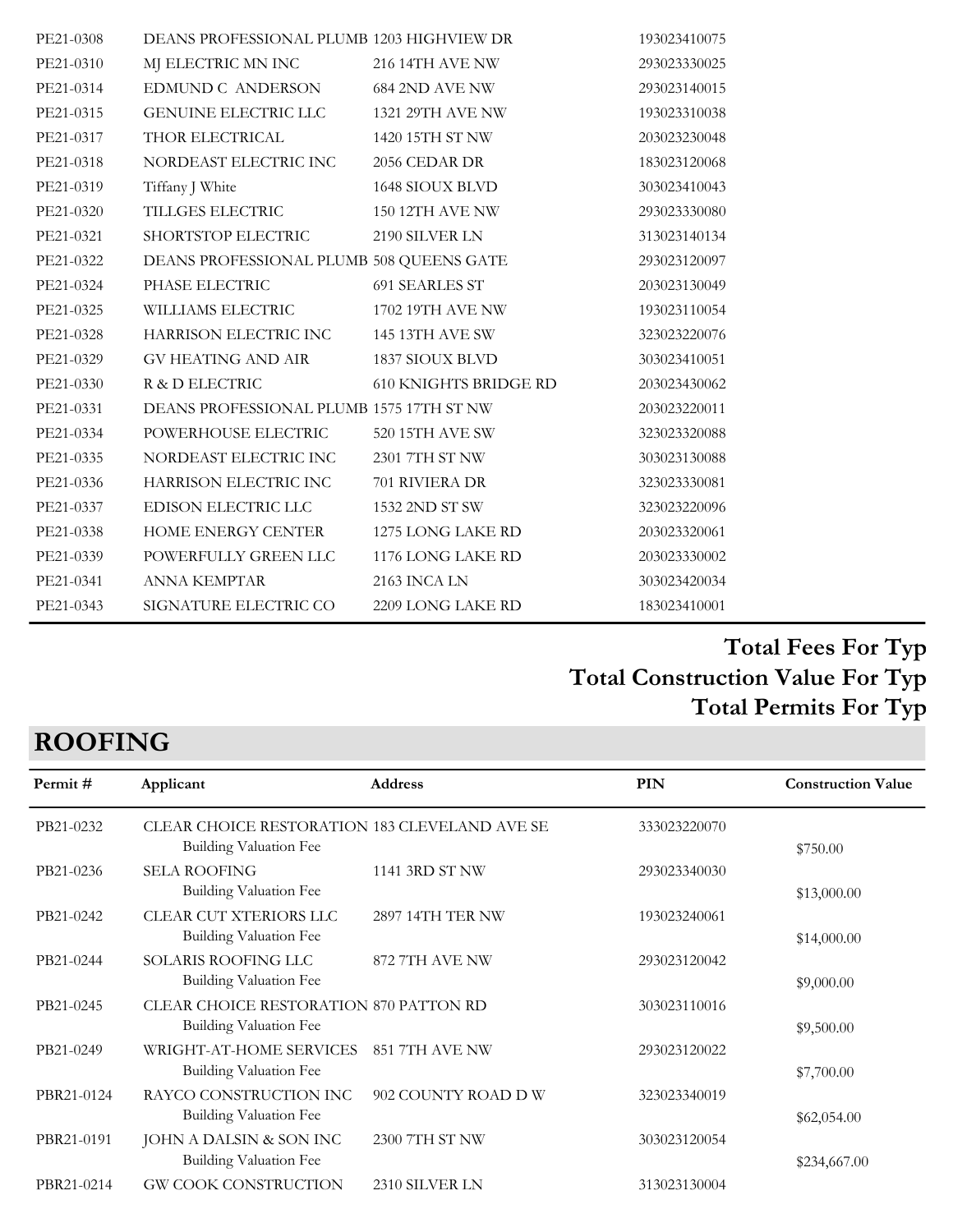# **ROOFING/SIDING**

| Permit #  | Applicant                                                         | <b>Address</b>       | PIN          | <b>Construction Value</b> |
|-----------|-------------------------------------------------------------------|----------------------|--------------|---------------------------|
| PB21-0226 | <b>KEVIN GRETCH</b><br>Building Valuation Fee                     | 720 OLD HIGHWAY 8 NW | 293023120106 | \$1,200.00                |
| PB21-0228 | WINDOW WORLD TWIN CITIES 675 3RD AVE NW<br>Building Valuation Fee |                      | 293023140031 | \$66,397.00               |
| PB21-0248 | T&J CONSTRUCTION LLC<br>Building Valuation Fee                    | 257 14TH AVE NW      | 293023330017 | \$25,969.00               |
| PB21-0250 | JEFFREY D SCHOELCH<br><b>Building Valuation Fee</b>               | 2587 RAINBOW LN      | 183023110045 | \$4,000.00                |

## **Total Construction Value For Typ Total Fees For Typ Total Permits For Typ**

# **SAINT ANTHONY**

| Permit#    | Applicant                   | Address                | <b>PIN</b>    | <b>Construction Value</b> |
|------------|-----------------------------|------------------------|---------------|---------------------------|
| PSA21-0075 | <b>CITY OF NEW BRIGHTON</b> | SA REVIEWS 2021        | 9999999999999 |                           |
| PSA21-0076 | <b>CITY OF NEW BRIGHTON</b> | <b>SA REVIEWS 2021</b> | 9999999999999 |                           |
| PSA21-0078 | <b>CITY OF NEW BRIGHTON</b> | <b>SA REVIEWS 2021</b> | 9999999999999 |                           |
| PSA21-0079 | <b>CITY OF NEW BRIGHTON</b> | SA REVIEWS 2021        | 9999999999999 |                           |
| PSA21-0080 | <b>CITY OF NEW BRIGHTON</b> | SA INSPECTIONS 2021    | 9999999999999 |                           |
| PSA21-0081 | <b>CITY OF NEW BRIGHTON</b> | SA REVIEWS 2021        | 9999999999999 |                           |
| PSA21-0082 | <b>CITY OF NEW BRIGHTON</b> | SA REVIEWS 2021        | 9999999999999 |                           |
| PSA21-0084 | <b>CITY OF NEW BRIGHTON</b> | SA REVIEWS 2021        | 9999999999999 |                           |
| PSA21-0085 | <b>CITY OF NEW BRIGHTON</b> | <b>SA REVIEWS 2021</b> | 9999999999999 |                           |
| PSA21-0086 | <b>CITY OF NEW BRIGHTON</b> | SA REVIEWS 2021        | 9999999999999 |                           |
| PSA21-0088 | <b>CITY OF NEW BRIGHTON</b> | SA REVIEWS 2021        | 9999999999999 |                           |
| PSA21-0089 | <b>CITY OF NEW BRIGHTON</b> | SA REVIEWS 2021        | 9999999999999 |                           |
| PSA21-0091 | <b>CITY OF NEW BRIGHTON</b> | <b>SA REVIEWS 2021</b> | 9999999999999 |                           |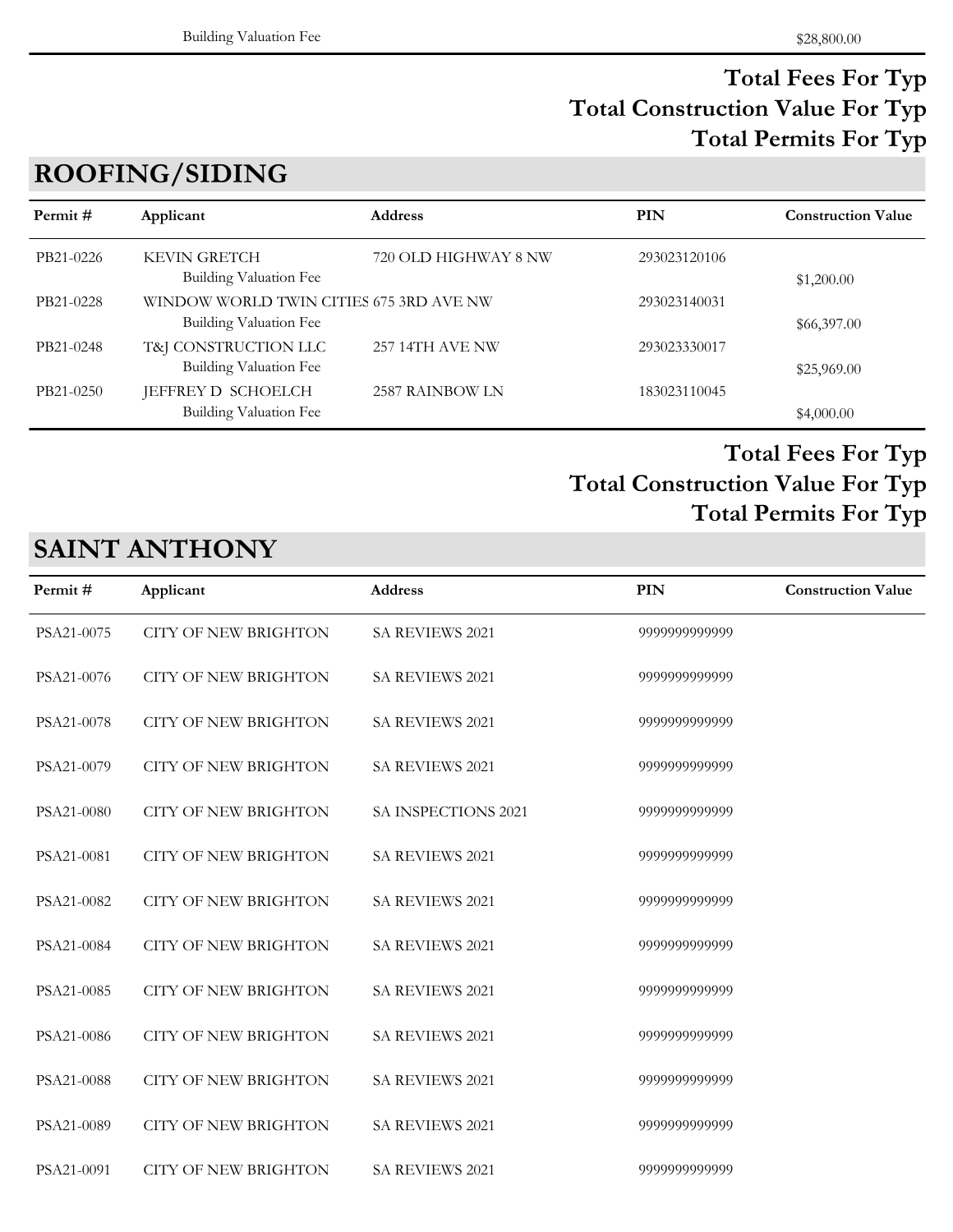PSA21-0093 CITY OF NEW BRIGHTON SA REVIEWS 2021 99999999999999999

### **Total Construction Value For Typ Total Fees For Typ Total Permits For Typ**

#### **SEWER & WATER**

| Permit #   | Applicant                                     | <b>Address</b>       | PIN          | <b>Construction Value</b> |
|------------|-----------------------------------------------|----------------------|--------------|---------------------------|
| PSW21-0022 | INTER CITY WATER & SEWER 2370 COUNTY ROAD E W |                      | 303023430026 |                           |
| PSW21-0023 | DUSTYS DRAIN CLEANING                         | 1320 PIKE LAKE CT N  | 193023410023 |                           |
| PSW21-0024 | JOES SEWER SERVICE INC                        | 530 OLD HIGHWAY 8 SW | 323023310002 |                           |

## **Total Construction Value For Typ Total Fees For Typ Total Permits For Typ**

## **SHORT TERM RENTAL**

| Permit #    | Applicant      | Address        | PIN          | <b>Construction Value</b> |
|-------------|----------------|----------------|--------------|---------------------------|
| PSTR21-0002 | M L WICHTERMAN | 40 20TH AVE SW | 313023120148 |                           |

## **Total Construction Value For Typ Total Fees For Typ Total Permits For Typ**

# **SIDING**

| Permit #  | Applicant                                                        | <b>Address</b> | PIN          | <b>Construction Value</b> |
|-----------|------------------------------------------------------------------|----------------|--------------|---------------------------|
| PB21-0224 | MINNESOTA EXTERIORS INC 322 2ND AVE SE<br>Building Valuation Fee |                | 333023230074 | \$27,000.00               |
| PB21-0247 | CHAD BORN CARPENTRY INC 1270 ROBIN LN<br>Building Valuation Fee  |                | 193023420089 | \$12,000.00               |

### **Total Construction Value For Typ Total Fees For Typ Total Permits For Typ**

## **SOLAR**

| Permit #   | Applicant            | <b>Address</b>      | PIN          | <b>Construction Value</b> |
|------------|----------------------|---------------------|--------------|---------------------------|
| PBR21-0164 | POWERFULLY GREEN LLC | 1498 18TH AVE NW    | 193023140078 |                           |
| PBR21-0165 | POWERFULLY GREEN LLC | 1376 NORTHWEST PKWY | 203023130024 |                           |
| PBR21-0187 | ALL ENERGY SOLAR     | 1127 HIGHVIEW DR    | 193023440048 |                           |
| PE21-0256  | POWERFULLY GREEN LLC | 1498 18TH AVE NW    | 193023140078 |                           |
|            |                      |                     |              |                           |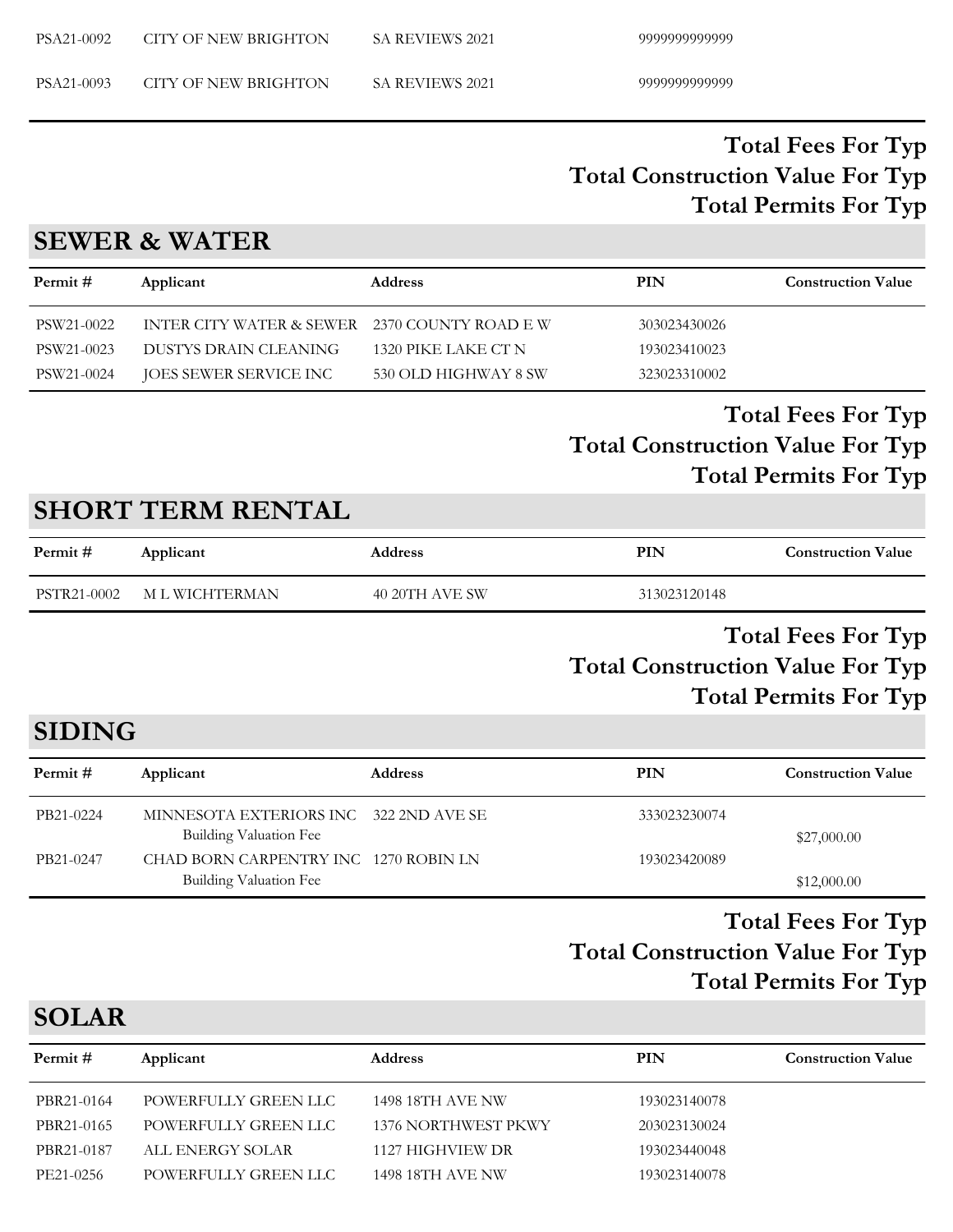| PE21-0258 | POWERFULLY GREEN LLC | 1376 NORTHWEST PKWY  | 203023130024 |
|-----------|----------------------|----------------------|--------------|
| PE21-0280 | ALL ENERGY SOLAR     | 1127 HIGHVIEW DR     | 193023440048 |
| PE21-0316 | ALL ENERGY SOLAR     | 441 OLD HIGHWAY 8 NW | 293023420022 |
| PE21-0342 | TruNorth Solar, LLC  | 649 SEARLES ST       | 203023130065 |

## **WATER HEATER**

| Permit#   | Applicant                               | <b>Address</b>          | <b>PIN</b>   | <b>Construction Value</b> |
|-----------|-----------------------------------------|-------------------------|--------------|---------------------------|
| PP21-0179 | KRINKIE HEATING & AIR                   | 2724 LINDSEY CT         | 193023340071 |                           |
| PP21-0182 | SODERLIN PLG, HTG, A/C                  | <b>1248 12TH AVE NW</b> | 203023320011 |                           |
| PP21-0184 | NOWTHEN PLUMBING INC.                   | 3020 RICE CREEK TER     | 183023230004 |                           |
| PP21-0185 | <b>K B SERVICE</b>                      | 2060 LONG LAKE RD       | 183023410030 |                           |
| PP21-0187 | K B SERVICE                             | 1922 3RD ST SW          | 313023140058 |                           |
| PP21-0188 | <b>CHAMPION PLUMBING</b>                | 2004 28TH AVE NW # 104  | 183023310073 |                           |
| PP21-0190 | NOAH ACQUISITIONS LLC                   | 2417 VIOLET CT          | 183023420048 |                           |
| PP21-0191 | DEANS PROFESSIONAL PLUMB 780 1ST AVE NW |                         | 293023110110 |                           |
| PP21-0192 | LAKE STATE PLUMBING                     | 851 7TH AVE NW          | 293023120022 |                           |

## **Total Construction Value For Typ Total Fees For Typ Total Permits For Typ**

#### **WATER METER**

| Permit #  | Applicant              | <b>Address</b>         | PIN          | <b>Construction Value</b> |
|-----------|------------------------|------------------------|--------------|---------------------------|
| PP21-0189 | CHRISTOPHER CORICH LLC | 1100 SILVER LAKE RD NW | 193023340050 |                           |
|           |                        |                        |              | . .                       |

#### **Total Construction Value For Typ Total Fees For Typ Total Permits For Typ**

## **WINDOWS/DOORS**

| Permit#   | Applicant                                                                | <b>Address</b> | PIN          | <b>Construction Value</b> |
|-----------|--------------------------------------------------------------------------|----------------|--------------|---------------------------|
| PB21-0222 | HOOMAN SALEHI SHAFA<br>Building Valuation Fee                            | 1831 9TH ST NW | 303023110055 | \$1,050.00                |
| PB21-0223 | GLADSTONE'S WINDOW & DO(1275 BRIGHTON SQ<br>Building Valuation Fee       |                | 193023420174 | \$3,129.00                |
| PB21-0225 | BEAUTIFUL KITCHENS & BATH 1295 BRIGHTON SQ<br>Building Valuation Fee     |                | 193023420148 | \$3,900.00                |
| PB21-0231 | TWIN CITY HOME REMODELIN 384 3RD AVE SE<br><b>Building Valuation Fee</b> |                | 333023230134 | \$1,500.00                |
| PB21-0233 | RENEWAL BY ANDERSEN LLC 2518 LONGVIEW DR<br>Building Valuation Fee       |                | 183023120033 | \$12,000.00               |